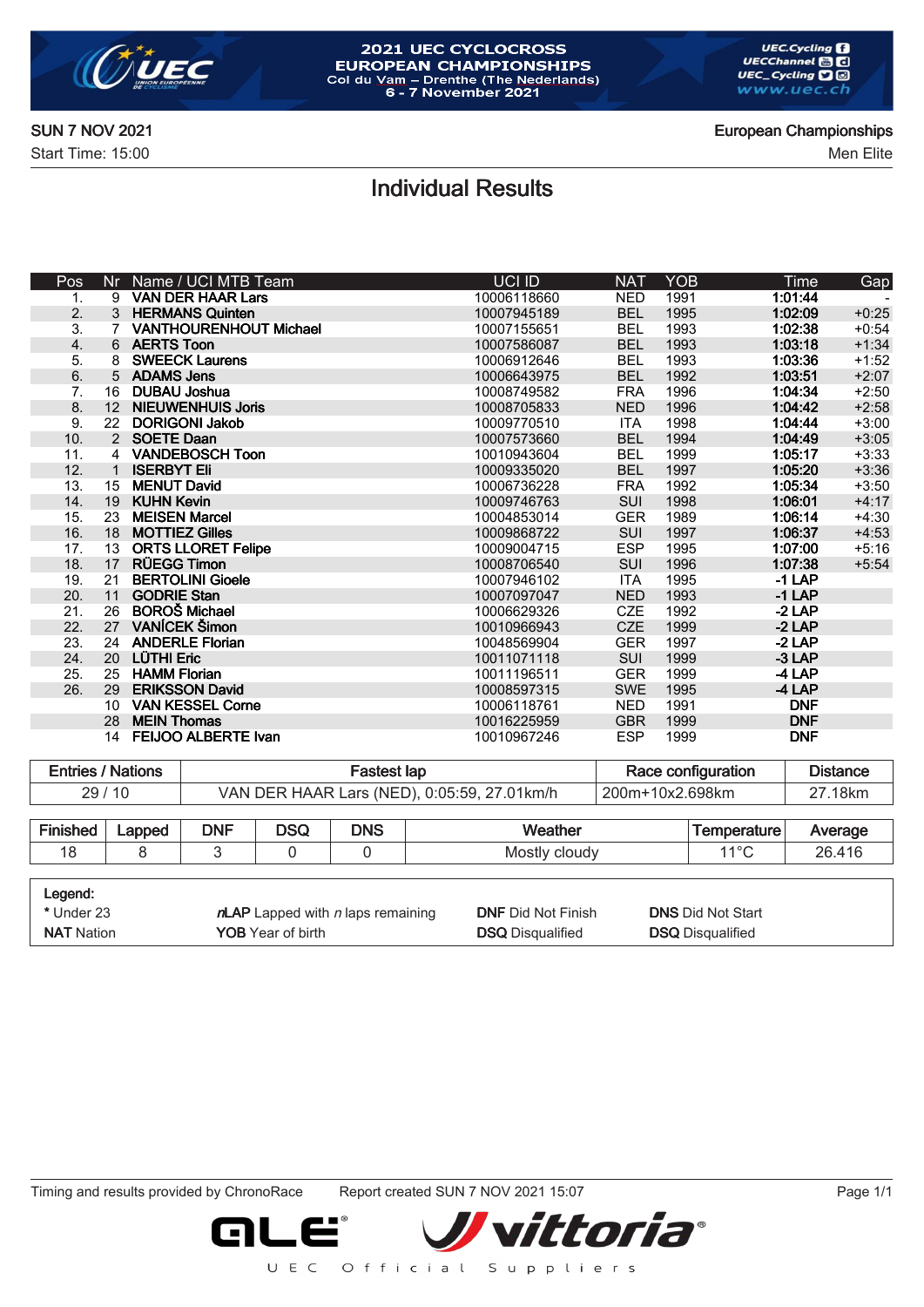

# 2021 UEC CYCLOCROSS **EUROPEAN CHAMPIONSHIPS**<br>Col du Vam – Drenthe (The Nederlands)<br>6 - 7 November 2021

Start Time: 13:15 Women Under 23

#### SUN 7 NOV 2021 European Championships

## Individual results

| Pos | Nr             | Name / UCI MTB Team      | <b>UCI ID</b> | <b>NAT</b> | <b>YOB</b> | <b>Time</b> | <b>Gap</b> |
|-----|----------------|--------------------------|---------------|------------|------------|-------------|------------|
| 1.  |                | 2 * VAN ANROOIJ Shirin   | 10022837521   | <b>NED</b> | 2002       | 44:09       |            |
| 2.  | $\mathbf{1}$   | * PIETERSE Puck          | 10023433665   | <b>NED</b> | 2002       | 44:26       | $+0:17$    |
| 3.  | 3              | * VAN EMPEL Fem          | 10059824126   | <b>NED</b> | 2002       | 45:12       | $+1:03$    |
| 4.  | 15             | * BURQUIER Line          | 10065794777   | <b>FRA</b> | 2003       | 45:28       | $+1:19$    |
| 5.  | 13             | * FOUQUENET Amandine     | 10066772861   | <b>FRA</b> | 2001       | 45:49       | $+1:40$    |
| 6.  | $\overline{7}$ | * REALINI Gaia           | 10030303689   | <b>ITA</b> | 2001       | 46:56       | $+2:47$    |
| 7.  | 27             | * SCHREIBER Marie        | 10034998489   | <b>LUX</b> | 2003       | 46:56       | $+2:47$    |
| 8.  | 18             | * ZEMANOVÁ Kristýna      | 10047782887   | <b>CZE</b> | 2003       | 47:19       | $+3:10$    |
| 9.  | 12             | * COUZENS Millie         | 10079786019   | <b>GBR</b> | 2003       | 47:22       | $+3:13$    |
| 10. | 11             | * NELSON Josie           | 10080487247   | <b>GBR</b> | 2002       | 47:29       | $+3:20$    |
| 11. | 17             | * SCHNEEBELI Jacqueline  | 10034809240   | SUI        | 2001       | 47:39       | $+3:30$    |
| 12. | 5              | * NOMDEN Isa             | 10023368694   | <b>NED</b> | 2003       | 48:43       | $+4:34$    |
| 13. | 14             | * DURAFFOURG Lauriane    | 10066750027   | <b>FRA</b> | 2002       | 48:46       | $+4:37$    |
| 14. | 16             | * ONESTI Olivia          | 10070878284   | <b>FRA</b> | 2003       | 49:03       | $+4:54$    |
| 15. | 23             | * KRAHL Judith           | 10036382660   | <b>GER</b> | 2001       | 49:05       | $+4:56$    |
| 16. | 20             | * DE WILDE Julie         | 10065007966   | <b>BEL</b> | 2002       | 49:05       | $+4:56$    |
| 17. | 19             | * CRABBÉ Kiona           | 10064929760   | <b>BEL</b> | 2001       | 49:12       | $+5:03$    |
| 18. | 6              | * GORT Femke             | 10022774368   | <b>NED</b> | 2003       | 49:17       | $+5:08$    |
| 19. | 28             | * WLODARCZYK Dominika    | 10054543484   | POL        | 2001       | 49:24       | $+5:15$    |
| 20. | 9              | * BRAMATI Lucia          | 10030539523   | <b>ITA</b> | 2003       | 49:51       | $+5:42$    |
| 21. | 21             | * BROUWERS Julie         | 10065009885   | <b>BEL</b> | 2002       | 50:50       | $+6:41$    |
| 22. | 24             | * SEIDEL Clea            | 10036382559   | <b>GER</b> | 2002       | $-1$ LAP    |            |
| 23. | 8              | * BORELLO Carlotta       | 10029177580   | <b>ITA</b> | 2002       | $-1$ LAP    |            |
| 24. | 22             | * VERVLOET Sterre        | 10065040807   | <b>BEL</b> | 2003       | $-1$ LAP    |            |
| 25. | 4              | * OFFEREIN Iris          | 10023414063   | <b>NED</b> | 2003       | $-1$ LAP    |            |
| 26. | 30             | * BONILLO TALENS Sara    | 10037699234   | <b>ESP</b> | 2001       | $-1$ LAP    |            |
| 27. | 10             | * PAPO Alice             | 10030630863   | <b>ITA</b> | 2003       | $-2$ LAP    |            |
| 28. | 25             | * HARKNESS Darcey        | 10016644776   | <b>IRL</b> | 2002       | $-2$ LAP    |            |
| 29. | 31             | * FERNANDEZ TORRES Carla | 10041606011   | <b>ESP</b> | 2001       | $-2$ LAP    |            |
| 30. | 32             | * PINTO LARENJO Lydia    | 10041595095   | <b>ESP</b> | 2003       | $-3$ LAP    |            |
| 31. | 26             | * LALLY Roisin           | 10068609801   | <b>IRL</b> | 2003       | -3 LAP      |            |
|     | 29             | * KURNICKÁ Tereza        | 10046029514   | <b>SVK</b> | 2003       | <b>DNS</b>  |            |
|     |                |                          |               |            |            |             |            |

| <b>Entries / Nations</b> | Fastest lap                             | Race configuration | <b>Distance</b> |  |
|--------------------------|-----------------------------------------|--------------------|-----------------|--|
| 32/13                    | PIETERSE Puck (NED), 0:07:02, 23.00km/h | 200m+6x2.698km     | 16.39km         |  |

| Cin.<br>тес        | Lapped | <b>DNF</b> | nec<br>טטע | <b>DNS</b> | .<br>eather<br><b>Wea</b> | `erature⊤<br>$\overline{\phantom{a}}$ | Average |
|--------------------|--------|------------|------------|------------|---------------------------|---------------------------------------|---------|
| $\sim$<br><u>_</u> |        |            |            |            | cloud\<br>aı u            | 110C                                  | 22.269  |

| Legend:           |                                             |                           |                          |
|-------------------|---------------------------------------------|---------------------------|--------------------------|
| * Under 23        | $n$ LAP Lapped with <i>n</i> laps remaining | <b>DNF</b> Did Not Finish | <b>DNS Did Not Start</b> |
| <b>NAT</b> Nation | <b>YOB</b> Year of birth                    | <b>DSQ</b> Disqualified   | <b>DSQ</b> Disqualified  |

Timing and results provided by ChronoRace Report created SUN 7 NOV 2021 13:11 Page 1/1

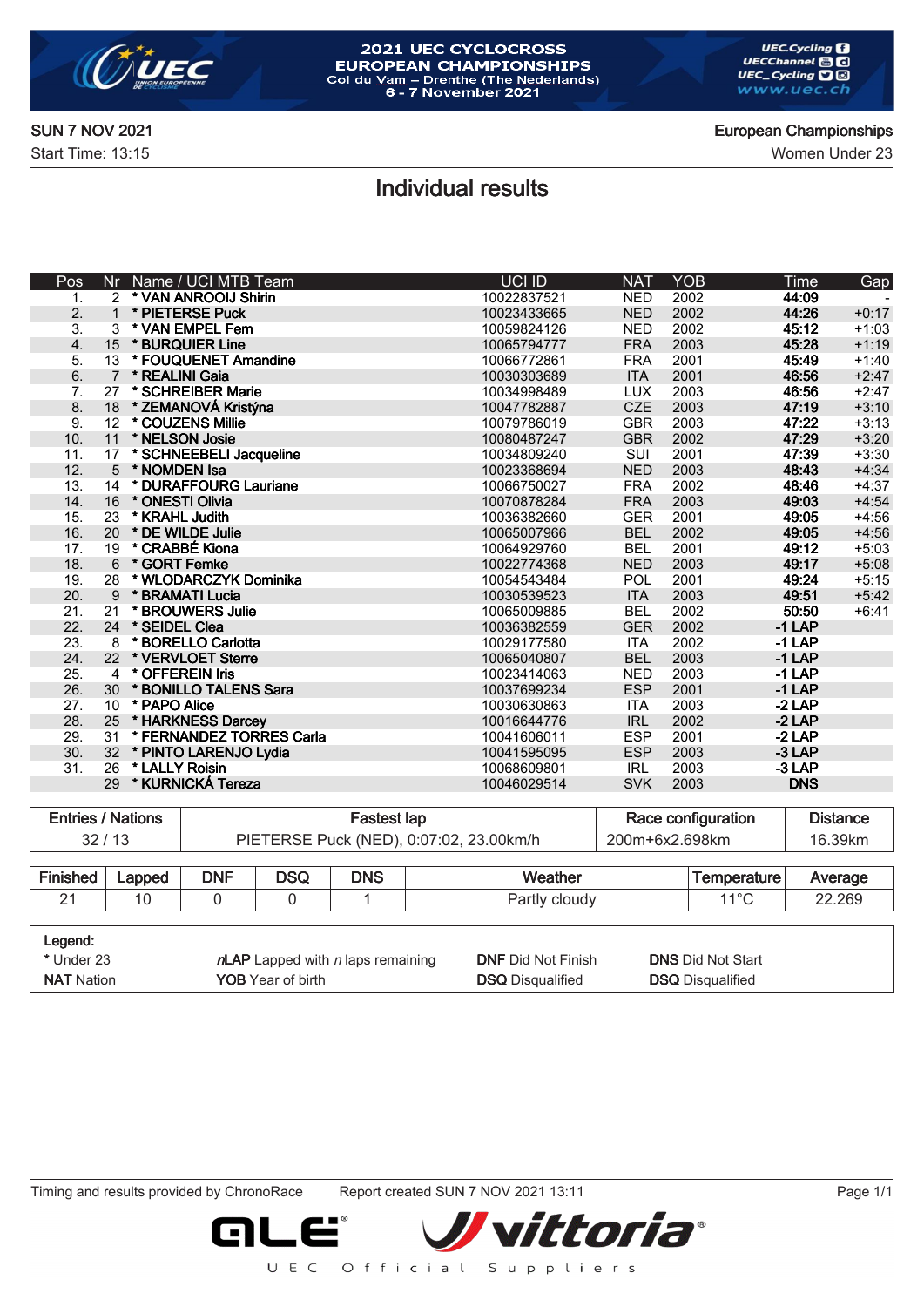

# 2021 UEC CYCLOCROSS **EUROPEAN CHAMPIONSHIPS**<br>Col du Vam – Drenthe (The Nederlands)<br>6 - 7 November 2021

SUN 7 NOV 2021 European Championships

Start Time: 11:00 Men Junior

## Individual Results

| Pos | Nr             | Name / UCI MTB Team            | <b>UCI ID</b> | <b>NAT</b> | <b>YOB</b> | Time     | Gap     |
|-----|----------------|--------------------------------|---------------|------------|------------|----------|---------|
| 1.  |                | 3 DOCKX Aaron                  | 10065062934   | <b>BEL</b> | 2004       | 47:06    |         |
| 2.  |                | 32 HAVERDINGS David            | 10049010545   | <b>NED</b> | 2004       | 47:53    | $+0:47$ |
| 3.  |                | 12 PALETTI Luca                | 10029282967   | <b>ITA</b> | 2004       | 47:54    | $+0:48$ |
| 4.  | $7^{\circ}$    | <b>VANDENBERGHE Viktor</b>     | 10087960489   | <b>BEL</b> | 2005       | 48:05    | $+0:59$ |
| 5.  | 33             | <b>HUISING Menno</b>           | 10022818222   | <b>NED</b> | 2004       | 48:14    | $+1:08$ |
| 6.  |                | 43 AKERS Oliver                | 10096313607   | <b>GBR</b> | 2005       | 48:31    | $+1:25$ |
| 7.  | $\mathbf{1}$   | DE BRUYCKERE Kay               | 10065053638   | <b>BEL</b> | 2004       | 48:33    | $+1:27$ |
| 8.  | 20             | <b>DEBORD Romain</b>           | 10072513948   | <b>FRA</b> | 2004       | 48:34    | $+1:28$ |
| 9.  |                | 22 LESUEUR Louka               | 10067593119   | <b>FRA</b> | 2004       | 48:41    | $+1:35$ |
| 10. |                | 9 CHRISTEN Jan                 | 10046239476   | SUI        | 2004       | 48:46    | $+1:40$ |
| 11. | 42             | <b>GREENSILL Max</b>           | 10094823140   | <b>GBR</b> | 2005       | 48:55    | $+1:49$ |
| 12. | 39             | <b>SMITH Nathan</b>            | 10109223903   | <b>GBR</b> | 2004       | 48:55    | $+1:49$ |
| 13. | 36             | <b>JOCHEMS Jelte</b>           | 10023351015   | <b>NED</b> | 2005       | 49:02    | $+1:56$ |
| 14. |                | 38 VAN DEN EIJNDEN Guus        | 10022787405   | <b>NED</b> | 2005       | 49:05    | $+1:59$ |
| 15. | 8              | <b>CORSUS Yordi</b>            | 10065119518   | <b>BEL</b> | 2005       | 49:10    | $+2:04$ |
| 16. |                | 26 SEEMAN Adam                 | 10056008184   | <b>CZE</b> | 2004       | 49:13    | $+2:07$ |
| 17. | 46             | <b>NIELSEN Daniel</b>          | 10051489200   | <b>DEN</b> | 2005       | 49:28    | $+2:22$ |
| 18. |                | 45 PEDERSEN Gustav             | 10059465125   | <b>DEN</b> | 2004       | 49:49    | $+2:43$ |
| 19. | 51             | <b>O BRIEN Liam</b>            | 10017156351   | <b>IRL</b> | 2005       | 50:01    | $+2:55$ |
| 20. |                | 2 BAUWENS Senne                | 10065060409   | <b>BEL</b> | 2004       | 50:01    | $+2:55$ |
| 21. | 25             | <b>EGEA GARCIA Jarod</b>       | 10065678175   | <b>FRA</b> | 2005       | 50:04    | $+2:58$ |
| 22. | 6              | <b>ROMMELAERE Iben</b>         | 10065081627   | <b>BEL</b> | 2004       | 50:06    | $+3:00$ |
| 23. |                | 37 VIJFVINKEL Mika             | 10023419117   | <b>NED</b> | 2005       | 50:12    | $+3:06$ |
| 24. | 17             | <b>KUSCHLA Silas</b>           | 10036400848   | <b>GER</b> | 2004       | 50:15    | $+3:09$ |
| 25. | $\overline{4}$ | <b>DE MOYER Kenay</b>          | 10065066065   | <b>BEL</b> | 2004       | 50:21    | $+3:15$ |
| 26. | 29             | <b>SAMEC Filip</b>             | 10047318402   | <b>CZE</b> | 2005       | 50:33    | $+3:27$ |
| 27. |                | 35 KORTLEVE Bart               | 10023325955   | <b>NED</b> | 2004       | 50:40    | $+3:34$ |
| 28. |                | 16 KRÜGER Benjamin             | 10036360735   | <b>GER</b> | 2004       | 50:46    | $+3:40$ |
| 29. |                | 24 DOS REIS GRACA Nathan       | 10069948094   | <b>FRA</b> | 2004       | 50:55    | $+3:49$ |
| 30. |                | 65 SCHWARZBACHER Matthias      | 10046068819   | <b>SVK</b> | 2005       | 50:57    | $+3:51$ |
| 31. |                | 28 CERNÝ Patrik                | 10047308803   | <b>CZE</b> | 2004       | 50:58    | $+3:52$ |
| 32. |                | 13 VARI Simone                 | 10029546180   | <b>ITA</b> | 2005       | 51:06    | $+4:00$ |
| 33. |                | 40 ASKEY Ben                   | 10064398280   | <b>GBR</b> | 2004       | 51:07    | $+4:01$ |
| 34. |                | 10 STEFANI Livio               | 10082958525   | SUI        | 2004       | 51:07    | $+4:01$ |
| 35. |                | 34 PRINS Jari                  | 10023160045   | <b>NED</b> | 2004       | 51:26    | $+4:20$ |
| 36. | 23             | <b>LEQUET Corentin</b>         | 10075473458   | <b>FRA</b> | 2004       | 51:31    | $+4:25$ |
| 37. |                | 56 DAHL Alvin                  | 10022471951   | <b>SWE</b> | 2004       | 51:36    | $+4:30$ |
| 38. |                | 57 GREIJUS Paul                | 10022628666   | <b>SWE</b> | 2005       | 51:40    | $+4:34$ |
| 39. | 52             | <b>JUSZCZAK Lukasz</b>         | 10067251090   | POL        | 2004       | 51:42    | $+4:36$ |
| 40. |                | 27 KERL Maximilian             | 10047264444   | <b>CZE</b> | 2004       | 51:42    | $+4:36$ |
| 41. | 5              | <b>CEULEMANS Niels</b>         | 10065073846   | <b>BEL</b> | 2004       | 51:52    | $+4:46$ |
| 42. | 44             | <b>LYKKE Frederik</b>          | 10051726242   | <b>DEN</b> | 2004       | 51:58    | $+4:52$ |
| 43. |                | 31 KUBA Jakub                  | 10047334768   | <b>CZE</b> | 2005       | 52:05    | $+4:59$ |
| 44. | 59             | <b>MIRA BONASTRE Raul</b>      | 10040928425   | <b>ESP</b> | 2004       | 52:17    | $+5:11$ |
| 45. | 19             | <b>TERMIN Fynn</b>             | 10055677172   | <b>GER</b> | 2004       | 52:22    | $+5:16$ |
| 46. | 47             | <b>TAMM Lauri</b>              | 10064430010   | <b>EST</b> | 2004       | 52:25    | $+5:19$ |
| 47. | 41             | <b>LABORDE Callum</b>          | 10098671717   | <b>GBR</b> | 2004       | 52:51    | $+5:45$ |
| 48. |                | 48 KÜÜT Oskar                  | 10088990006   | <b>EST</b> | 2005       | 52:51    | $+5:45$ |
| 49. | 15             | <b>PACCAGNELLA Elian</b>       | 10060204345   | <b>ITA</b> | 2005       | 52:59    | $+5:53$ |
| 50. | 18             | <b>ROTTMANN Jonathan Malte</b> | 10036479155   | <b>GER</b> | 2004       | 53:15    | $+6:09$ |
| 51. | 58             | <b>MERLOV Ville</b>            | 10049005794   | <b>SWE</b> | 2005       | 53:21    | $+6:15$ |
| 52. | 64             | <b>HAAS Christian</b>          | 10046048914   | <b>SVK</b> | 2004       | 53:30    | $+6:24$ |
| 53. |                | 60 BUBA SOPKO Ricardo Martin   | 10043718587   | <b>ESP</b> | 2004       | 54:01    | $+6:55$ |
| 54. | 11             | <b>BINGGELI Alexandre</b>      | 10034801560   | SUI        | 2005       | 55:33    | $+8:27$ |
| 55. | 63             | <b>CALVO RIOS Pablo</b>        | 10041624296   | <b>ESP</b> | 2005       | $-1$ LAP |         |
| 56. |                | 14 PRA' Ettore                 | 10031342094   | <b>ITA</b> | 2005       | $-1$ LAP |         |

Timing and results provided by ChronoRace Report created SUN 7 NOV 2021 10:55 Page 1/2